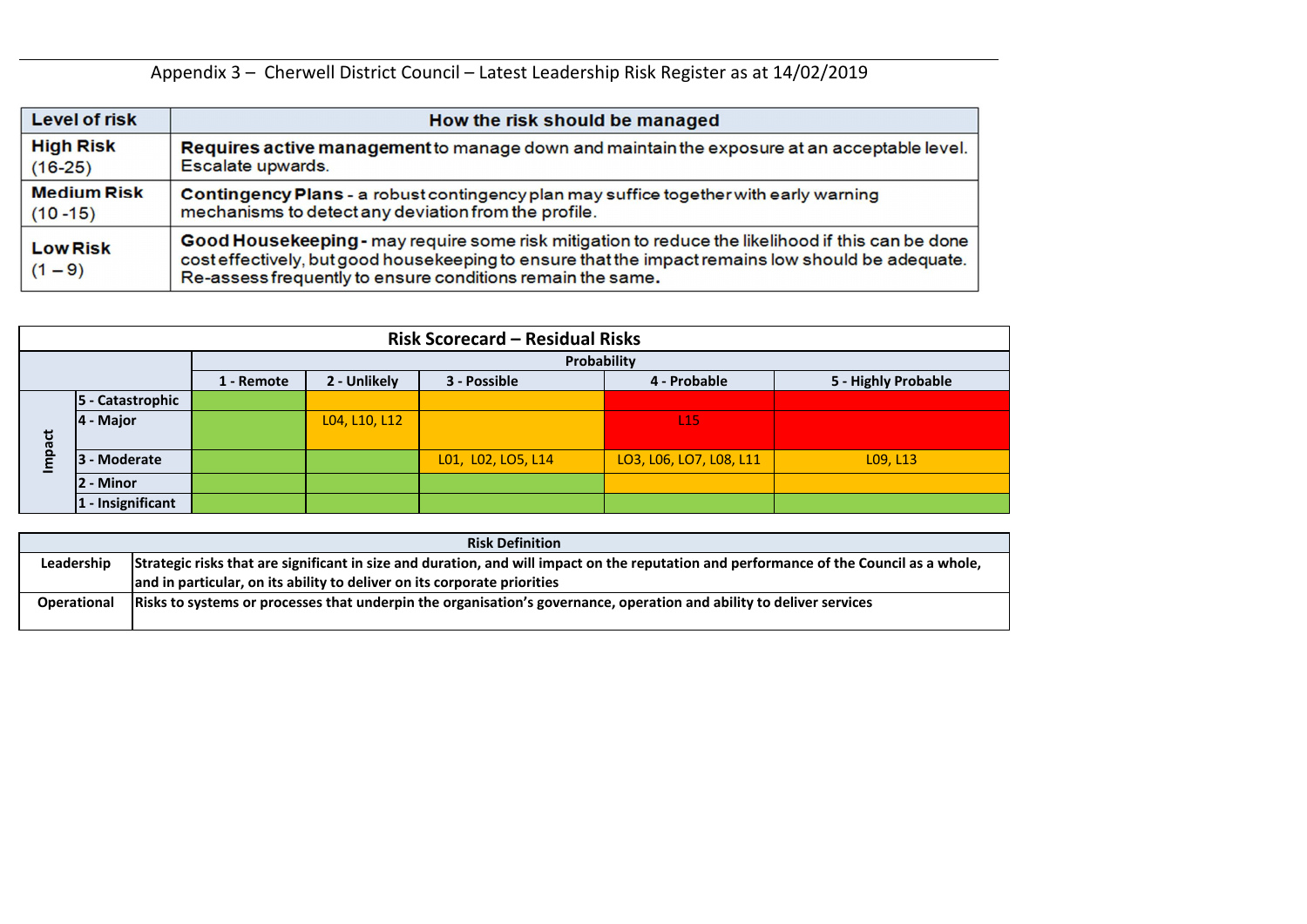|            | Name and Description of                                                                                                                                                                                                                                                                                                                                                          | otential impact                                                                                                                                                                                                                                                                                                                                                                                                                                                                                                                        |                                | Inherent (gross)<br>risk level   |    | Controls                                                                                                                                                                                                                                                                                                                                                                                                                                                                                                                                                                                                                                                                                                                                                                                                                                                                                                                                                                                                                                                                                                                                                                                                                                                                                                                                                   | <b>Control assessment</b>                                                                                                                                           | <b>Lead Member</b>                                   | <b>Risk owner</b> | <b>Risk manager</b>                                    |                | esidual risk level (after                 |         |                                        | <b>Mitigating actions</b><br>Direct'n of (to address control issues)                                                                                                                                                                                                                                                                                                                                                                                                                                                                                                                                                                                                                                                                                                                                                                                                                                                                                                                                                                                                                                                                                                                                                                                                                                                                                                                                                                                                                                                                                                                                                                                                                                                                                                                                                                                                                    | <b>Comments</b>                                                                                                                                                                                                                                                                                                                                                                                                                                                                                                                                                                                                         | Last updated                                                                                                      |
|------------|----------------------------------------------------------------------------------------------------------------------------------------------------------------------------------------------------------------------------------------------------------------------------------------------------------------------------------------------------------------------------------|----------------------------------------------------------------------------------------------------------------------------------------------------------------------------------------------------------------------------------------------------------------------------------------------------------------------------------------------------------------------------------------------------------------------------------------------------------------------------------------------------------------------------------------|--------------------------------|----------------------------------|----|------------------------------------------------------------------------------------------------------------------------------------------------------------------------------------------------------------------------------------------------------------------------------------------------------------------------------------------------------------------------------------------------------------------------------------------------------------------------------------------------------------------------------------------------------------------------------------------------------------------------------------------------------------------------------------------------------------------------------------------------------------------------------------------------------------------------------------------------------------------------------------------------------------------------------------------------------------------------------------------------------------------------------------------------------------------------------------------------------------------------------------------------------------------------------------------------------------------------------------------------------------------------------------------------------------------------------------------------------------|---------------------------------------------------------------------------------------------------------------------------------------------------------------------|------------------------------------------------------|-------------------|--------------------------------------------------------|----------------|-------------------------------------------|---------|----------------------------------------|-----------------------------------------------------------------------------------------------------------------------------------------------------------------------------------------------------------------------------------------------------------------------------------------------------------------------------------------------------------------------------------------------------------------------------------------------------------------------------------------------------------------------------------------------------------------------------------------------------------------------------------------------------------------------------------------------------------------------------------------------------------------------------------------------------------------------------------------------------------------------------------------------------------------------------------------------------------------------------------------------------------------------------------------------------------------------------------------------------------------------------------------------------------------------------------------------------------------------------------------------------------------------------------------------------------------------------------------------------------------------------------------------------------------------------------------------------------------------------------------------------------------------------------------------------------------------------------------------------------------------------------------------------------------------------------------------------------------------------------------------------------------------------------------------------------------------------------------------------------------------------------------|-------------------------------------------------------------------------------------------------------------------------------------------------------------------------------------------------------------------------------------------------------------------------------------------------------------------------------------------------------------------------------------------------------------------------------------------------------------------------------------------------------------------------------------------------------------------------------------------------------------------------|-------------------------------------------------------------------------------------------------------------------|
|            |                                                                                                                                                                                                                                                                                                                                                                                  |                                                                                                                                                                                                                                                                                                                                                                                                                                                                                                                                        |                                | (no Controls)                    |    |                                                                                                                                                                                                                                                                                                                                                                                                                                                                                                                                                                                                                                                                                                                                                                                                                                                                                                                                                                                                                                                                                                                                                                                                                                                                                                                                                            |                                                                                                                                                                     |                                                      |                   |                                                        |                | existing controls)                        |         | travel                                 |                                                                                                                                                                                                                                                                                                                                                                                                                                                                                                                                                                                                                                                                                                                                                                                                                                                                                                                                                                                                                                                                                                                                                                                                                                                                                                                                                                                                                                                                                                                                                                                                                                                                                                                                                                                                                                                                                         |                                                                                                                                                                                                                                                                                                                                                                                                                                                                                                                                                                                                                         |                                                                                                                   |
|            |                                                                                                                                                                                                                                                                                                                                                                                  |                                                                                                                                                                                                                                                                                                                                                                                                                                                                                                                                        |                                |                                  |    |                                                                                                                                                                                                                                                                                                                                                                                                                                                                                                                                                                                                                                                                                                                                                                                                                                                                                                                                                                                                                                                                                                                                                                                                                                                                                                                                                            | Fully effective<br>Partially effective<br>Not effective                                                                                                             |                                                      |                   |                                                        |                |                                           |         |                                        |                                                                                                                                                                                                                                                                                                                                                                                                                                                                                                                                                                                                                                                                                                                                                                                                                                                                                                                                                                                                                                                                                                                                                                                                                                                                                                                                                                                                                                                                                                                                                                                                                                                                                                                                                                                                                                                                                         |                                                                                                                                                                                                                                                                                                                                                                                                                                                                                                                                                                                                                         |                                                                                                                   |
| <b>LO1</b> | Financial resilience -<br>Failure to react to<br>external financial shocks,<br>new policy and increased<br>service demand. Poor<br>investment and asset<br>management decisions.                                                                                                                                                                                                 | Reduced medium and long term financial viability<br>Reduction in services to customers<br>Continued reliance on central govt (RSG) and therefore reduced<br>opportunity for independent decision making<br>Reduced financial returns (or losses) on investments/assets<br>Inability to deliver financial efficiencies<br>Inability to deliver commercial objectives (increased income)<br>Poor customer service and satisfaction<br>Increased complexity in governance arrangements<br>Lack of officer capacity to meet service demand | $\overline{4}$                 | $\overline{4}$                   |    | Medium Term Revenue Plan reported regularly to members.<br>Efficiency plan in place and balanced medium term<br>Highly professional, competent, qualified staff<br>Good networks established locally, regionally and nationally<br>National guidance interpreting legislation available and used regularly<br>Members aware and are briefed regularly<br>Participate in Oxfordshire Treasurers' Association's work streams<br>Treasury management policies in place<br>Investment strategies in place<br>Regular financial and performance monitoring in place<br>Independent third party advisers in place<br>Regular bulletins and advice received from advisers<br>Property portfolio income monitored through financial management arrangements<br>on a regular basis<br>Asset Management Strategy in place and embedded.<br>Transformation Programme in place to deliver efficiencies and increased income in<br>the future                                                                                                                                                                                                                                                                                                                                                                                                                           | Fully<br>Fully<br>Partially<br>Fully<br>Partially<br>Partially<br>Fully<br>Fully<br>Partially<br>Partially<br>Fully<br>Fully<br>Partially<br>Partially<br>Partially | Councillor Ton<br>Illot                              | Adele Taylor      | Adele Taylor                                           |                | $\overline{\mathbf{3}}$                   |         | $\leftrightarrow$                      | Key staff recruited to and review of workload and capacity<br>across the team. Additional resilience and resource for financial review, staff and member training and<br>accounting and reporting engaged through external partners<br>and agencies.<br>Investment strategy approach agreed for 18/19 and all<br>potential investments now taken through the working groups   by external partners and stakeholders.<br>prior to formal sign off. Robust review and challenge of our<br>investment options to be regularly undertaken through our<br>usual monitoring processes.<br>Timeliness and quality of budget monitoring particularly<br>property income and capital to be improved. Project with<br>Civica is ongoing.<br>Financial Systems project reviewed to meet business needs.<br>Asset Management Strategy to be reviewed and refreshed in<br>the new year.<br>Review of BUILD! to ensure procurement and capital<br>monitoring arrangements are in place and development of<br>forward programme.<br>inance support and engagement with programme<br>management processes being implemented.<br>Integration and development of Performance, Finance and Risk Integrated reporting being embedded and<br>reporting during 18/19.<br>Regular involvement and engagement with senior management<br>across Counties as well as involvement in Regional and National<br>finance forums.<br>Regular member meetings, training and support in place and<br>regularly reviewed. Briefings provided on key topics to<br>members with particular focus on key skills for specific<br>committees such as audit committee.<br>Financial support and capacity developed during 18/19 through<br>development programme.<br>Regular utilisation of advisors.<br>Internal Audits being undertaken for core financial activity and Regular reporting of progress on internal<br>capital. | Maintaining focus in this area with ongoing<br>awareness raising.<br>Ensuring support is utilised from and provided<br>Financial System Solution Project started to<br>ensure future finance provision is fit for<br>future.<br>working well.<br>audits considered by the committee                                                                                                                                                                                                                                                                                                                                     | Risk reviewed -<br>08/01/19-<br>updated a<br>number of<br>mitigating<br>actions to<br>reflect current<br>position |
| L02<br>L03 | Statutory functions -<br>Failure to meet statutory<br>obligations and policy<br>and legislative changes<br>are not anticipated or<br>planned for.<br><b>Lack of Management</b><br>Capacity - Increased<br>workload relating to local managed.<br>government<br>reorganisation and<br>changes to joint working<br>between SNC and CDC<br>impact on the capacity of<br>management. | Legal challenge<br>oss of opportunity to influence national policy / legislation<br>Financial penalties<br>Reduced service to customers<br>Financial impact due to use of agency staff, possible impact on<br>customers and frontline service delivery if capacity risks are not<br>nability to deliver council's plans<br>Inability to realise commercial opportunities or efficiencies<br>Reduced resilience and business continuity<br>Reduced staff morale and uncertainty may lead to loss of good people                         | $\mathbf{3}$<br>$\overline{4}$ | $\overline{4}$<br>$\overline{4}$ | 12 | Embedded system of legislation and policy tracking In place, with clear<br>accountabilities, reviewed regularly by Directors<br>Clear accountability for responding to consultations with defined process to ensure<br>Member engagement<br>National guidance interpreting legislation available and used regularly<br>Risks and issues associated with Statutory functions incorporated into Directorate<br>Risk Registers and regularly reviewed<br>Clear accountability for horizon scanning, risk identification / categorisation /<br>escalation and policy interpretation in place<br>Robust Committee forward plans to allow member oversight of policy issues and<br>risk management, including Scrutiny and Audit<br>Internal Audit Plan risk based to provide necessary assurances<br>Strong networks established locally, regionally and nationally to ensure influence on<br>policy issues<br>Senior Members aware and briefed regularly in 1:1s by Directors<br>Use of interims / fixed term and project roles to support senior capacity as required.<br>Arrangements in place to source appropriate interim resource if needed<br>Delegations to Chief Exec agreed to ensure timely decisions<br>HR / Specialist resource in place to support recruitment process and manage<br>implications<br>Ongoing programme of internal communication | Partially<br>Fully<br>Fully<br>Partially<br>Partially<br>Partially<br>Partially<br>Fully<br>Partially<br>Fully<br>Fully<br>Fully<br>Fully                           | Councillor Barry<br>Wood<br>Councillor Barry<br>Wood |                   | Yvonne Rees Claire Taylor<br>Yvonne Rees Claire Taylor | $\overline{4}$ | $\overline{\mathbf{3}}$<br>3 <sup>1</sup> | 9<br>12 | $\leftrightarrow$<br>$\leftrightarrow$ | Establish corporate repository and accountability for<br>policy/legislative changes<br>Review Directorate/Service risk registers<br>Ensure Committee forward plans are reviewed regularly by<br>senior officers<br>nsure Internal Audit plan focusses on key leadership risks<br>Develop stakeholder map, with Director responsibility allocated<br>for managing key relationships<br>Standardise agendas for Director / PFH 1:1s<br>New NPPF published 05/03/18 will guide revised approach to<br>planning policy and development management.<br>Allocate specific resource to support new projects/policies or<br>statutory requirements e.g. GDPR<br>Separate CDC and SNC Senior Leadership teams to work closely Separate CDC and SNC Senior Leadership<br>together during separation to mitigate the impact of any<br>capacity issues resulting from separation.<br>AD HR / OD briefed and leading the process<br>Communications to be delivered by CEO<br>External support provided.<br>Resilience training programme for Assistant Directors in place.                                                                                                                                                                                                                                                                                                                                                                                                                                                                                                                                                                                                                                                                                                                                                                                                                           | Service plans for 2019-20 received and<br>urrently being reviewed. Performance:<br>framework for 2019-20 to be agreed.<br>Review of Leadership Risk Register and Risk<br>Strategy for 2019-20 in progress.<br>Teams now live with Executive support<br>arrangements in place. Risk to be kept under<br>review as management team transition to new Updated.<br>working arrangements.<br>mpact of separation and associated workload<br>o be kept under review.<br>loint CEDR meetings to take place monthly.<br>Separation Project Board to meet fortnightly.<br>Regular comms being provided by the Chief<br>xecutives | isk reviewed<br>$3/02/18 -$<br>ommentary<br>pdated.<br>isk reviewed<br>3/02/18 -<br><b>mmentary</b>               |
|            |                                                                                                                                                                                                                                                                                                                                                                                  |                                                                                                                                                                                                                                                                                                                                                                                                                                                                                                                                        |                                |                                  |    | Separate CDC and SNC Senior Leadership Teams in place to provide capacity<br>required at each site.                                                                                                                                                                                                                                                                                                                                                                                                                                                                                                                                                                                                                                                                                                                                                                                                                                                                                                                                                                                                                                                                                                                                                                                                                                                        | Fully<br>Partially                                                                                                                                                  |                                                      |                   |                                                        |                |                                           |         |                                        |                                                                                                                                                                                                                                                                                                                                                                                                                                                                                                                                                                                                                                                                                                                                                                                                                                                                                                                                                                                                                                                                                                                                                                                                                                                                                                                                                                                                                                                                                                                                                                                                                                                                                                                                                                                                                                                                                         |                                                                                                                                                                                                                                                                                                                                                                                                                                                                                                                                                                                                                         |                                                                                                                   |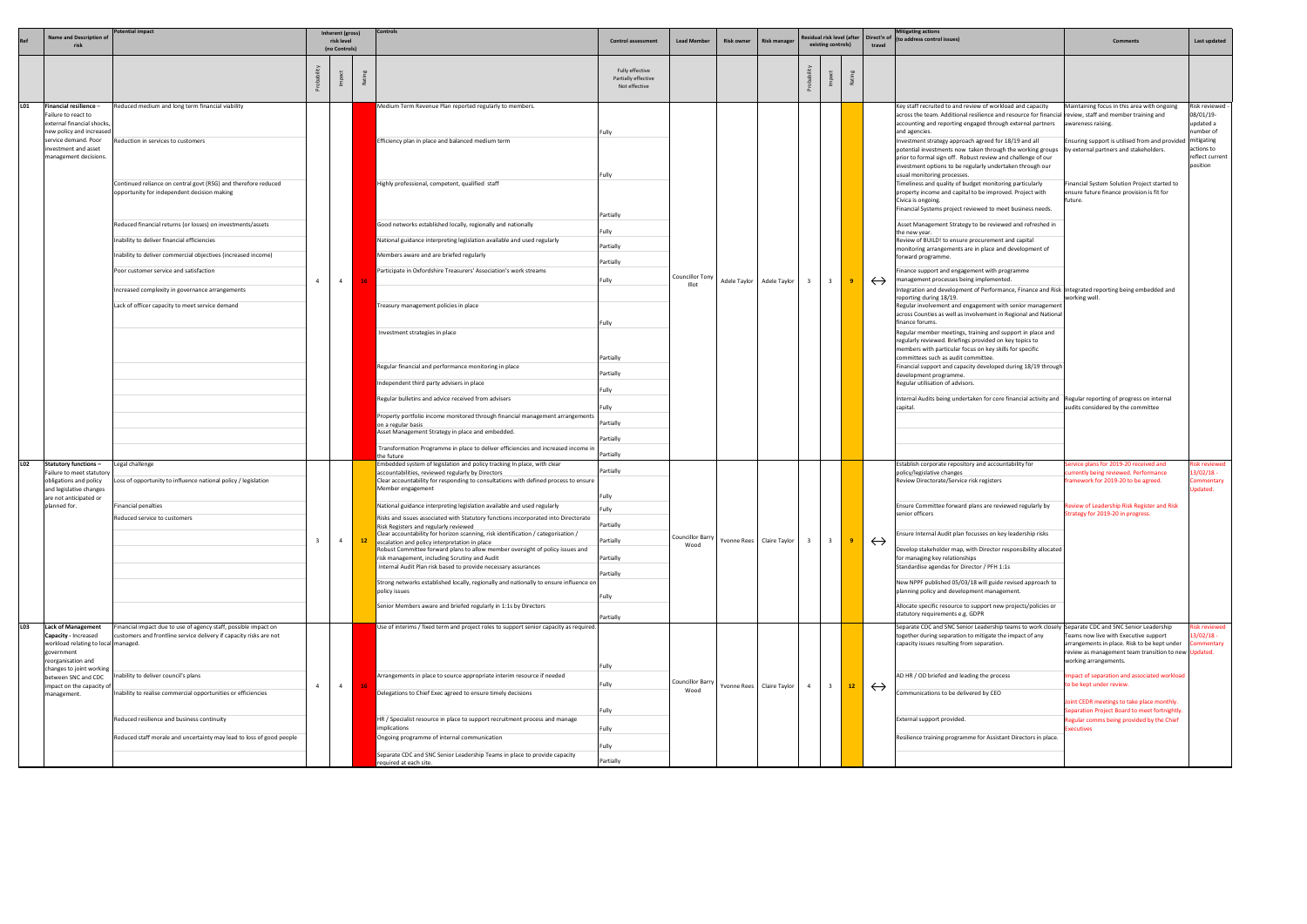|            | <b>Name and Description of</b>                                                                                                                                                                                  | tential impact                                                                                                                                                                                                                                                           | Inherent (gross)<br>risk level |                |    | Controls                                                                                                                                                                                                                                                                                                                                                                                                                                         |                                                                    |                                   |                   |                            |                | esidual risk level (after |    | Direct'n of       | <b>Mitigating actions</b><br>(to address control issues)                                                                                                                                                                                                                                                                                                                                                                                                                                        | <b>Comments</b>                                                                                                                                                                                                                                                                                                                                                                                                                                                                                                                                                                                                                                                                                                                                                                                                                                                                                                                                                                                                                                                                                                                                                                                                                             | Last updated                           |
|------------|-----------------------------------------------------------------------------------------------------------------------------------------------------------------------------------------------------------------|--------------------------------------------------------------------------------------------------------------------------------------------------------------------------------------------------------------------------------------------------------------------------|--------------------------------|----------------|----|--------------------------------------------------------------------------------------------------------------------------------------------------------------------------------------------------------------------------------------------------------------------------------------------------------------------------------------------------------------------------------------------------------------------------------------------------|--------------------------------------------------------------------|-----------------------------------|-------------------|----------------------------|----------------|---------------------------|----|-------------------|-------------------------------------------------------------------------------------------------------------------------------------------------------------------------------------------------------------------------------------------------------------------------------------------------------------------------------------------------------------------------------------------------------------------------------------------------------------------------------------------------|---------------------------------------------------------------------------------------------------------------------------------------------------------------------------------------------------------------------------------------------------------------------------------------------------------------------------------------------------------------------------------------------------------------------------------------------------------------------------------------------------------------------------------------------------------------------------------------------------------------------------------------------------------------------------------------------------------------------------------------------------------------------------------------------------------------------------------------------------------------------------------------------------------------------------------------------------------------------------------------------------------------------------------------------------------------------------------------------------------------------------------------------------------------------------------------------------------------------------------------------|----------------------------------------|
|            |                                                                                                                                                                                                                 |                                                                                                                                                                                                                                                                          |                                | (no Controls)  |    |                                                                                                                                                                                                                                                                                                                                                                                                                                                  | <b>Control assessment</b>                                          | <b>Lead Member</b>                | <b>Risk owner</b> | <b>Risk manager</b>        |                | existing controls)        |    | travel            |                                                                                                                                                                                                                                                                                                                                                                                                                                                                                                 |                                                                                                                                                                                                                                                                                                                                                                                                                                                                                                                                                                                                                                                                                                                                                                                                                                                                                                                                                                                                                                                                                                                                                                                                                                             |                                        |
|            |                                                                                                                                                                                                                 |                                                                                                                                                                                                                                                                          |                                |                |    |                                                                                                                                                                                                                                                                                                                                                                                                                                                  | Fully effective<br>Partially effective<br>Not effective            |                                   |                   |                            |                |                           |    |                   |                                                                                                                                                                                                                                                                                                                                                                                                                                                                                                 |                                                                                                                                                                                                                                                                                                                                                                                                                                                                                                                                                                                                                                                                                                                                                                                                                                                                                                                                                                                                                                                                                                                                                                                                                                             |                                        |
|            | date Local Plan - Failure<br>to ensure sound local<br>plans are submitted on<br>time.                                                                                                                           | LO4 Not maintaining an up-to-Inappropriate development in inappropriate places                                                                                                                                                                                           |                                | - 5            | 15 | The Council's Local Development Scheme (LDS) provides a programme for the<br>preparation and submission of Local Plans. The LDS is periodically reviewed and<br>presented to the Executive for consideration. The effectiveness of adopted Local<br>Plan policies is reviewed through an Annual Monitoring Report which is also<br>presented to the Executive. Local Plans and accompanying guidance are prepared<br>in accordance with the LDS. | Fully                                                              | <b>Councillor Colin</b><br>Clarke | Paul Feehily      | David<br>Peckford          | $\overline{2}$ | $\overline{4}$            | -8 | $\leftrightarrow$ | Regular review meetings on progress and critical path review.                                                                                                                                                                                                                                                                                                                                                                                                                                   | A district wide Local Plan was completed and Risk reviewed,<br>adopted in 2015. A Partial Review of the Local Controls and<br>Plan, to assist Oxford with its unmet housing<br>need, was submitted to Government for<br>Examination on 5 March 2018. A preliminary 04/01/19<br>public hearing was held on 28 September<br>2018. On 29 October, the Inspector advised<br>that the Council could proceed to main<br>hearings. Main hearings are to be held during<br>the weeks commencing 4 and 11 February<br>2019.<br>Work continues on a Supplementary Planning<br>Document for Banbury Canalside. There is a<br>need to achieve a deliverable, masterplan<br>framework for the site which would meet<br>Local Plan requirements, expected design<br>standards and which satisfactorily responds to<br>stakeholder issues. An Annual Monitoring<br>Report and updated Local Development<br>Scheme were presented to the Executive in<br>Dec 2018. The LDS incorporates the timetable<br>for the new countywide Joint Statutory Spatial<br>Plan - the Oxfordshire Plan 2050. It also<br>provides for a district wide Local Plan review.<br>The Oxfordshire authorities have collectively<br>commenced work on the Oxfordshire Plan<br>2050. | comments<br>pdated                     |
|            |                                                                                                                                                                                                                 | Negative (or failure to optimise) economic, social, community and<br>environmental gain<br>Negative impact on each council's ability to deliver its strategic<br>objectives<br>Without a local plan, a lack of community engagement on development<br>locations          |                                |                |    | Resources are in place to support delivery including Barrister support when<br>required for Local Plans.<br>For issues which are solely within the control of CDC policies, plans and resources<br>are in place<br>Local Development Scheme provides Executive oversight of plan-making<br>programme to ensure local plans are made                                                                                                              | Partially<br>Partially                                             |                                   |                   |                            |                |                           |    |                   | Regular Lead Member briefings and political review<br>Local Development Scheme updated as required<br>Regular Lead Member briefings and political review                                                                                                                                                                                                                                                                                                                                        |                                                                                                                                                                                                                                                                                                                                                                                                                                                                                                                                                                                                                                                                                                                                                                                                                                                                                                                                                                                                                                                                                                                                                                                                                                             |                                        |
|            |                                                                                                                                                                                                                 | Without a local plan, negative impact in terms of ensuring coordination<br>on cross boundary strategic issues                                                                                                                                                            |                                |                |    | Maintenance of an up to date Statement of Community Involvement (SCI) to<br>support policy making.<br>The Local Development Scheme provides for Executive oversight of plan-making<br>programme to ensure local plans are made in good time. The Oxfordshire councils<br>have agreed to produce a Joint Statutory Spatial Plan (JSSP) - the Oxfordshire Plan<br>2015                                                                             |                                                                    |                                   |                   |                            |                |                           |    |                   | SCI updated as required (last updated 2016)<br>Local Development Scheme updated as required. Regular<br>review meetings on progress and critical path review to ensure<br>timely CDC contributions to the Oxfordshire Plan.                                                                                                                                                                                                                                                                     |                                                                                                                                                                                                                                                                                                                                                                                                                                                                                                                                                                                                                                                                                                                                                                                                                                                                                                                                                                                                                                                                                                                                                                                                                                             |                                        |
| <b>LO5</b> | <b>Business Continuity</b><br>Failure to ensure that<br>critical services can be<br>maintained in the event<br>of a short or long term Loss of important data<br>incident affecting the<br>Councils' operations | Inability to deliver critical services to customers/residents<br>Financial loss<br>Inability to recover sufficiently to restore non-critical services before<br>they become critical<br>Loss of reputation                                                               | $\overline{4}$                 | $\overline{4}$ |    | Business continuity strategy in place<br>Services prioritised and recovery plans reflect the requirements of critical services<br>ICT disaster recovery arrangements in place<br>Incident management team identified in Business Continuity Strategy<br>All services undertake annual business impact assessments and update plans<br><b>Business Continuity Plans tested</b>                                                                    | Partially<br>Partially<br>Fully<br>Partially<br>Fully<br>Partially | Councillor<br>Andrew McHugh       |                   | Graeme Kane Richard Webb 3 |                | $\overline{\mathbf{3}}$   | -9 | $\leftrightarrow$ | All individual service Impact Assessments and BC Plans have<br>been updated.<br>BC Improvement plan, including testing, being developed by<br>Steering Groun<br>ICT transition to data centre and cloud services have reduced<br>likelihood of ICT loss and data loss<br>Corporate ownership and governance sits at senior officer level<br>Draft Business Continuity Strategy and Policy being updated for<br>sign-off by Leadership Team.<br>Progress report was provided to CEDR in December | The plan to update all the service business<br>ontinuity plans is progressing. Managers have 08/01/19 -<br>had refresher training to support them in<br>completing the plans. The first drafts have also assessments<br>been subject to a peer to peer review to check and Comments<br>they are robust. An officer Steering Group is updated.<br>in place to provide professional advice on<br>critical aspects of the plans. An internal audit<br>began in December to quality assure our<br>plans.                                                                                                                                                                                                                                                                                                                                                                                                                                                                                                                                                                                                                                                                                                                                        | Risk reviewed                          |
| L06        | Partnering -<br>Financial failure of a<br>public sector partner<br>organisation<br>Failure to build the<br>necessary partnership<br>relationships to deliver<br>our strategic plan.                             | Potential reduction in service areas funded by the County Council<br>resulting in an unplanned increase in demand on district functions<br>leading to service difficulties.<br>Poor service delivery<br>nability to deliver council's plans and outcomes for communities | $\overline{4}$                 | $\overline{4}$ |    | Robust governance/contract management framework in place for key third party<br>relationships<br>Training and development of senior officers/members to fulfil their responsibilities<br>with partner organisations                                                                                                                                                                                                                              | Partially<br>Partially                                             | <b>Councillor Barry</b><br>Wood   |                   | Graeme Kane Nicola Riley   | $\overline{4}$ | $\overline{3}$            | 12 | $\leftrightarrow$ | Review existing arrangements/ contracts to ensure appropriate<br>governance<br>Standard agenda item at senior officer meetings<br>Continue Institute of Directors training for Officers and<br>Members                                                                                                                                                                                                                                                                                          |                                                                                                                                                                                                                                                                                                                                                                                                                                                                                                                                                                                                                                                                                                                                                                                                                                                                                                                                                                                                                                                                                                                                                                                                                                             | /02/19 - Risk<br>eviewed, no<br>hange. |
|            | Failure to ensure the<br>necessary governance of<br>third party relationships<br>(council businesses,<br>partners, suppliers)                                                                                   | Legal challenge<br>inancial loss<br>Inability to partner in the future<br>Reduced opportunity for inward investment in the future                                                                                                                                        |                                |                |    | Leader and CEO engaging at National and county level to mitigate impacts of<br>potential service reductions for residents<br>Regular review and sharing of partnership activity/engagement at senior officer<br>meetings                                                                                                                                                                                                                         | Partially<br>Partially                                             |                                   |                   |                            |                |                           |    |                   |                                                                                                                                                                                                                                                                                                                                                                                                                                                                                                 | Ongoing meetings with wider health partners<br>to ensure evidence based approach to<br>nvestment in Wellbeing Directorate Services                                                                                                                                                                                                                                                                                                                                                                                                                                                                                                                                                                                                                                                                                                                                                                                                                                                                                                                                                                                                                                                                                                          |                                        |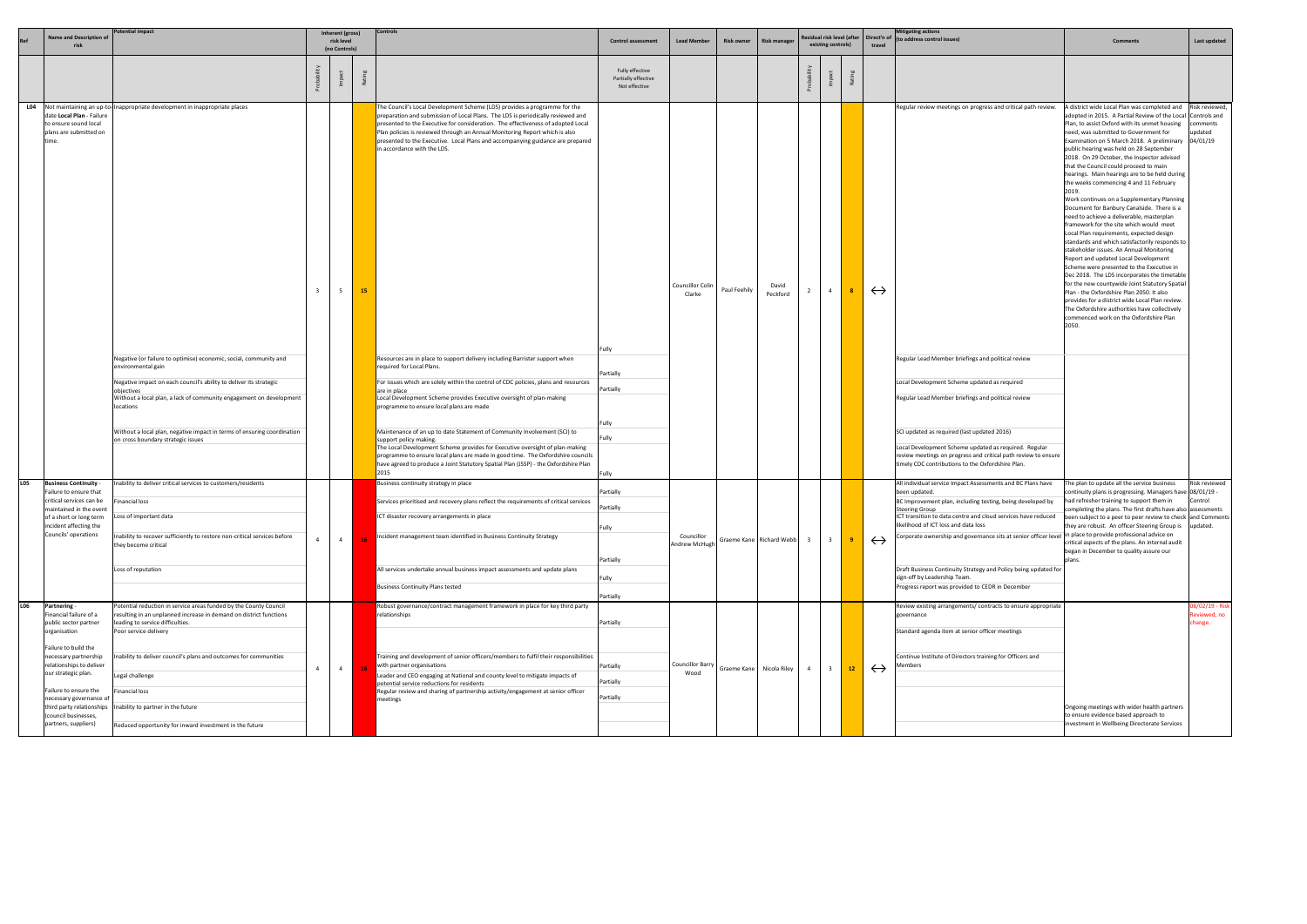| <b>Name and Description of</b><br>esidual risk level (after<br>Direct'n of (to address control issues)<br>risk level<br><b>Risk manager</b><br><b>Control assessment</b><br><b>Lead Member</b><br><b>Risk owner</b><br><b>Comments</b><br>existing controls)<br>risk<br>travel<br>(no Controls)<br>Fully effective<br>Partially effective<br>R <sub>2</sub><br>Not effective<br>L07<br><b>Emergency Planning (EP)</b> Inability of council to respond effectively to an emergency<br>Key contact lists updated monthly.<br>Chief Operating Officer meets with ACO Oxfordshire Fire and<br>Rescue quarterly to oversee shared EP arrangements.<br>Failure to ensure that<br>the local authority has<br>ullv<br>plans in place to respond<br>Active involvement in Brexit contingency planning being led by<br>Unnecessary hardship to residents and/or communities<br>Dedicated Emergency Planning Officer in post to review, test and exercise plan and<br>Partially<br>appropriately to a civil<br>TV LRF<br>to establish, monitor and ensure all elements are covered<br>emergency fulfilling its<br>Risk to human welfare and the environment<br>Added resilience from cover between shared Environmental Health and Community<br>Fully<br>duty as a category one<br>Safety Teams as officers with appropriate skill<br>Legal challenge<br>responder<br>Senior management attend Civil Emergency training<br>raining for senior officers was completed in June and<br>Councillor<br>November; further exercises were completed in September<br>$\overline{4}$<br>$\leftrightarrow$<br>$\overline{4}$<br>12 <sub>1</sub><br>Andrew<br>Graeme Kane Richard Webb<br>$\overline{a}$<br>and November at a regional and national event with partners.<br>McHughy<br>ully<br>Potential financial loss through compensation claims<br>Senior managers have attended multi-agency exercises and<br>Multi agency emergency exercises conducted to ensure readiness<br>duty manager training with OCC senior managers.<br>Fully<br>neffective Cat 1 partnership relationships<br>On-call rota established for Duty Emergency Response Co- ordinators<br>-ully<br>Active participation in Local Resilience Forum (LRF) activities<br>CDC is represented and engaged with the Local Resilience<br>Fully<br>orum<br>LO8<br><b>Health and safety</b><br>Fatality, serious injury & ill health to employees or members of the<br>New Health & Safety Corporate H&S arrangements & guidance in place as part of<br>oint Corporate H&S Policy finalised in 2018 and<br>Failure to comply with public<br>the newly adopted HSG65 Management System<br>communicated to all levels of managers and staff will now<br>health and safety<br>require review and separation reflecting the new structures.<br>Partially<br>legislation, corporate<br>Criminal prosecution for failings<br>Clearly identified accountability and responsibilities for Health and Safety<br>All Assistant Directors to complete a H&S Checklist to provide a<br>H&S policies and<br>established at all levels throughout the organisation<br>status on the management of H&S in their service areas<br>corporate H&S landlord<br>(checklist devised by H&S team to ensure H&S Management<br>responsibilities<br>System framework is covered). AD's to submit checklist to their  place for consultation between HR/H&S and<br>Director by 3/9/18. Corporate H&S Manager has sent a follow TU.<br>up note to Directors to suggest chasing outstanding AD<br>checklists. Recommended that ED's and AD's consider the gaps   meetings. First JCEEC meeting took place<br>within the checklists and liaise with their management teams<br>lanuary 2019<br>on the agreed actions that they will be taking to address them.<br>Actions to be formalised into service plans & monitored at DMT<br>Meetings. Further support, advice & assistance provided by<br>H&S Team (contacts established for each directorate area).<br>Majority of AD Checklists still outstanding having been chased<br>on numerous occasions. Given the changes ahead and the<br>requirement for Policy changes, AD's in both Councils (if<br>agreed) should revisit and complete for the new service areas.<br>artially<br>Financial loss due to compensation claims<br>Corporate Interim H&S Manager & H&S Officer in post to formalise the H&S<br>Recently approved Internal Audit plan for 18/19 included an<br>Management System & provide competent H&S advice & assistance to managers &<br>audit of our overall H&S management system framework which programme has now been developed and is<br>commenced in Q1 with a follow up planned prior to the end of underway. Rolling 3 year audit schedule will<br>employees. Awaiting new Health & Safety Manager<br>Councillor Lynn<br>$\overline{4}$<br>$\leftrightarrow$<br>12 <sub>1</sub><br>Adele Taylor Martin Green<br>$\overline{3}$<br>Pratt<br>18/19. Four main recommendations have been made which<br>are being considered and will be included in future updates of<br>the Leadership Risk Register. The H&S team also conduct<br>Councils separately.<br>Partially<br>reviews internally across all services and teams, the current<br>Enforcement action - cost of regulator (HSE) time<br>Proactive monitoring of Health & Safety performance management internally<br>scope will be expanded from topic-based themes to cover all<br>ments of our overall H&S management system to ensure<br>compliance with our standards.<br>Partially<br>Increased sickness absence<br>Proactive monitoring of Health & Safety performance management externally<br>Management of H&S training will now be included within the<br>new eLearning programme which is in the process of being<br>procured. Risk Assessment Workshop training is being<br>developed. Robust training already in place in Environmental<br>Fully<br>Services.<br>Effective induction and training regime in place for all staff<br>Good awareness in higher risk areas of the business, e.g.<br>Increased agency costs<br>Environmental Services. However other areas need improved<br>awareness of risk assessment process<br>Partially<br>Positive Health & Safety risk aware culture<br>Reviews of leases and performance monitoring to be reviewed<br>Reduction in capacity impacts service delivery<br>Partially<br>to satisfy the Councils providers/contractors are managing |  | otential impact |  | Inherent (gross) | <b>Controls</b> |  |  |  |  | <b>Mitigating actions</b> |                                                                                                                                                                                                                                                                                                                                                                                                                                                                                                                                                                                                                     |                                                                                |
|---------------------------------------------------------------------------------------------------------------------------------------------------------------------------------------------------------------------------------------------------------------------------------------------------------------------------------------------------------------------------------------------------------------------------------------------------------------------------------------------------------------------------------------------------------------------------------------------------------------------------------------------------------------------------------------------------------------------------------------------------------------------------------------------------------------------------------------------------------------------------------------------------------------------------------------------------------------------------------------------------------------------------------------------------------------------------------------------------------------------------------------------------------------------------------------------------------------------------------------------------------------------------------------------------------------------------------------------------------------------------------------------------------------------------------------------------------------------------------------------------------------------------------------------------------------------------------------------------------------------------------------------------------------------------------------------------------------------------------------------------------------------------------------------------------------------------------------------------------------------------------------------------------------------------------------------------------------------------------------------------------------------------------------------------------------------------------------------------------------------------------------------------------------------------------------------------------------------------------------------------------------------------------------------------------------------------------------------------------------------------------------------------------------------------------------------------------------------------------------------------------------------------------------------------------------------------------------------------------------------------------------------------------------------------------------------------------------------------------------------------------------------------------------------------------------------------------------------------------------------------------------------------------------------------------------------------------------------------------------------------------------------------------------------------------------------------------------------------------------------------------------------------------------------------------------------------------------------------------------------------------------------------------------------------------------------------------------------------------------------------------------------------------------------------------------------------------------------------------------------------------------------------------------------------------------------------------------------------------------------------------------------------------------------------------------------------------------------------------------------------------------------------------------------------------------------------------------------------------------------------------------------------------------------------------------------------------------------------------------------------------------------------------------------------------------------------------------------------------------------------------------------------------------------------------------------------------------------------------------------------------------------------------------------------------------------------------------------------------------------------------------------------------------------------------------------------------------------------------------------------------------------------------------------------------------------------------------------------------------------------------------------------------------------------------------------------------------------------------------------------------------------------------------------------------------------------------------------------------------------------------------------------------------------------------------------------------------------------------------------------------------------------------------------------------------------------------------------------------------------------------------------------------------------------------------------------------------------------------------------------------------------------------------------------------------------------------------------------------------------------------------------------------------------------------------------------------------------------------------------------------------------------------------------------------------------------------------------------------------------------------------------------------------------------------------------------------------------------------------------------------------------------------------------------------------------------------------------------------------------------------------------------------------------------------------------------------------------------------------------------------------------------------------------------------------------------------------------------------------------------------------------------------------------------------------------------------------------------------------------------------------------------------------------------------------------------------------------------------------------------------------------------------------------------------------------------|--|-----------------|--|------------------|-----------------|--|--|--|--|---------------------------|---------------------------------------------------------------------------------------------------------------------------------------------------------------------------------------------------------------------------------------------------------------------------------------------------------------------------------------------------------------------------------------------------------------------------------------------------------------------------------------------------------------------------------------------------------------------------------------------------------------------|--------------------------------------------------------------------------------|
|                                                                                                                                                                                                                                                                                                                                                                                                                                                                                                                                                                                                                                                                                                                                                                                                                                                                                                                                                                                                                                                                                                                                                                                                                                                                                                                                                                                                                                                                                                                                                                                                                                                                                                                                                                                                                                                                                                                                                                                                                                                                                                                                                                                                                                                                                                                                                                                                                                                                                                                                                                                                                                                                                                                                                                                                                                                                                                                                                                                                                                                                                                                                                                                                                                                                                                                                                                                                                                                                                                                                                                                                                                                                                                                                                                                                                                                                                                                                                                                                                                                                                                                                                                                                                                                                                                                                                                                                                                                                                                                                                                                                                                                                                                                                                                                                                                                                                                                                                                                                                                                                                                                                                                                                                                                                                                                                                                                                                                                                                                                                                                                                                                                                                                                                                                                                                                                                                                                                                                                                                                                                                                                                                                                                                                                                                                                                                                                                                                                   |  |                 |  |                  |                 |  |  |  |  |                           |                                                                                                                                                                                                                                                                                                                                                                                                                                                                                                                                                                                                                     | Last updated                                                                   |
|                                                                                                                                                                                                                                                                                                                                                                                                                                                                                                                                                                                                                                                                                                                                                                                                                                                                                                                                                                                                                                                                                                                                                                                                                                                                                                                                                                                                                                                                                                                                                                                                                                                                                                                                                                                                                                                                                                                                                                                                                                                                                                                                                                                                                                                                                                                                                                                                                                                                                                                                                                                                                                                                                                                                                                                                                                                                                                                                                                                                                                                                                                                                                                                                                                                                                                                                                                                                                                                                                                                                                                                                                                                                                                                                                                                                                                                                                                                                                                                                                                                                                                                                                                                                                                                                                                                                                                                                                                                                                                                                                                                                                                                                                                                                                                                                                                                                                                                                                                                                                                                                                                                                                                                                                                                                                                                                                                                                                                                                                                                                                                                                                                                                                                                                                                                                                                                                                                                                                                                                                                                                                                                                                                                                                                                                                                                                                                                                                                                   |  |                 |  |                  |                 |  |  |  |  |                           |                                                                                                                                                                                                                                                                                                                                                                                                                                                                                                                                                                                                                     |                                                                                |
|                                                                                                                                                                                                                                                                                                                                                                                                                                                                                                                                                                                                                                                                                                                                                                                                                                                                                                                                                                                                                                                                                                                                                                                                                                                                                                                                                                                                                                                                                                                                                                                                                                                                                                                                                                                                                                                                                                                                                                                                                                                                                                                                                                                                                                                                                                                                                                                                                                                                                                                                                                                                                                                                                                                                                                                                                                                                                                                                                                                                                                                                                                                                                                                                                                                                                                                                                                                                                                                                                                                                                                                                                                                                                                                                                                                                                                                                                                                                                                                                                                                                                                                                                                                                                                                                                                                                                                                                                                                                                                                                                                                                                                                                                                                                                                                                                                                                                                                                                                                                                                                                                                                                                                                                                                                                                                                                                                                                                                                                                                                                                                                                                                                                                                                                                                                                                                                                                                                                                                                                                                                                                                                                                                                                                                                                                                                                                                                                                                                   |  |                 |  |                  |                 |  |  |  |  |                           | Active plans are in place to ensure the<br>authority is prepared for a variety of<br>emergencies. Continual improvements are<br>being made as a result of a review of these<br>plans and in partnership with the Local<br>Resilience Forum. The arrangements at CDC<br>and SNC have now been seperated.                                                                                                                                                                                                                                                                                                             | Risk reviewed<br>08/02/19 -<br>Mitigating<br>actions &<br>comments<br>updated. |
| Corporate Health & Safety meeting structure in place for co-ordination and<br>significant risks.<br>Partially<br>consultation<br>Corporate body & Member overview of Health & Safety performance via<br>appropriate committee<br>Fully<br>Assurance that third party organisations subscribe to and follow Council Health &                                                                                                                                                                                                                                                                                                                                                                                                                                                                                                                                                                                                                                                                                                                                                                                                                                                                                                                                                                                                                                                                                                                                                                                                                                                                                                                                                                                                                                                                                                                                                                                                                                                                                                                                                                                                                                                                                                                                                                                                                                                                                                                                                                                                                                                                                                                                                                                                                                                                                                                                                                                                                                                                                                                                                                                                                                                                                                                                                                                                                                                                                                                                                                                                                                                                                                                                                                                                                                                                                                                                                                                                                                                                                                                                                                                                                                                                                                                                                                                                                                                                                                                                                                                                                                                                                                                                                                                                                                                                                                                                                                                                                                                                                                                                                                                                                                                                                                                                                                                                                                                                                                                                                                                                                                                                                                                                                                                                                                                                                                                                                                                                                                                                                                                                                                                                                                                                                                                                                                                                                                                                                                                       |  |                 |  |                  |                 |  |  |  |  |                           | Senior Officer Meeting receives regular<br>updates from Corporate H&S Manager.<br>Relevant updates taken to appropriate<br>committee. Joint Council and Employee<br>Engagement Committee (JCEEC) to be formed<br>by HR in Oct/Nov time. To be in place to<br>ensure robust communication methods are in<br>HR AD in the process of co-ordinating JCEEC<br>Internal Audit Schedule rolling 3 year<br>equire review and identification of resources<br>for the additional requirement of auditing the<br>Still awaiting final sign off from the<br>HR/Training Manager for training<br>rocurement and implementation. | isk reviewed<br>7/02/19                                                        |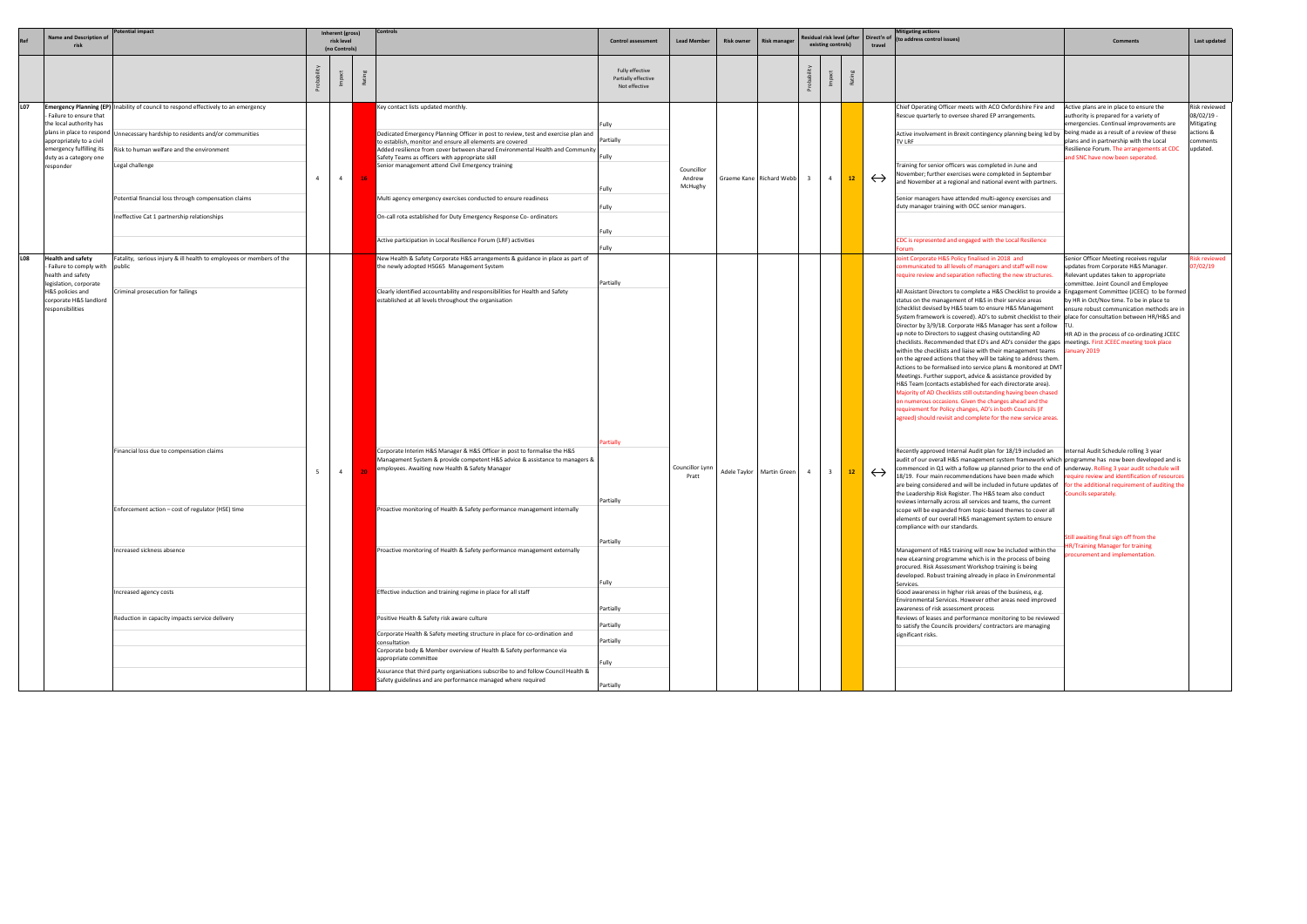|                        | <b>Name and Description of</b><br>risk                                                                                                                                                                                                                                                                                     | tential impact                                                                                                                                                                                                                                                                                                                                                               | Controls<br>Inherent (gross)<br>risk level<br><b>Control assessment</b><br>(no Controls) |                                  |          | <b>Lead Member</b>                                                                                                                                                                                                                                                                                                                                                                                                                                                                                                                                                                                                                                                                                                                                                                                                                                                                                                                                                                                                                        | <b>Risk owner</b>                                                                                                                                          | <b>Risk manager</b>                                  |                             |                              | esidual risk level (after<br>existing controls) | Direct'n of<br>travel            | <b>Mitigating actions</b><br>(to address control issues) | <b>Comments</b>                        | Last updated                                                                                                                                                                                                                                                                                                                                                                                                                                                                                                                                                                                                                                                                                                                                                                                                                                                                                                                                                                                                                                                                                                                                                                                                                                                                                                                                                                        |                                                                                                                                                                                                                                                                                                                                                                                                                                                                                                                                                                       |                                                                                                                                           |
|------------------------|----------------------------------------------------------------------------------------------------------------------------------------------------------------------------------------------------------------------------------------------------------------------------------------------------------------------------|------------------------------------------------------------------------------------------------------------------------------------------------------------------------------------------------------------------------------------------------------------------------------------------------------------------------------------------------------------------------------|------------------------------------------------------------------------------------------|----------------------------------|----------|-------------------------------------------------------------------------------------------------------------------------------------------------------------------------------------------------------------------------------------------------------------------------------------------------------------------------------------------------------------------------------------------------------------------------------------------------------------------------------------------------------------------------------------------------------------------------------------------------------------------------------------------------------------------------------------------------------------------------------------------------------------------------------------------------------------------------------------------------------------------------------------------------------------------------------------------------------------------------------------------------------------------------------------------|------------------------------------------------------------------------------------------------------------------------------------------------------------|------------------------------------------------------|-----------------------------|------------------------------|-------------------------------------------------|----------------------------------|----------------------------------------------------------|----------------------------------------|-------------------------------------------------------------------------------------------------------------------------------------------------------------------------------------------------------------------------------------------------------------------------------------------------------------------------------------------------------------------------------------------------------------------------------------------------------------------------------------------------------------------------------------------------------------------------------------------------------------------------------------------------------------------------------------------------------------------------------------------------------------------------------------------------------------------------------------------------------------------------------------------------------------------------------------------------------------------------------------------------------------------------------------------------------------------------------------------------------------------------------------------------------------------------------------------------------------------------------------------------------------------------------------------------------------------------------------------------------------------------------------|-----------------------------------------------------------------------------------------------------------------------------------------------------------------------------------------------------------------------------------------------------------------------------------------------------------------------------------------------------------------------------------------------------------------------------------------------------------------------------------------------------------------------------------------------------------------------|-------------------------------------------------------------------------------------------------------------------------------------------|
|                        |                                                                                                                                                                                                                                                                                                                            |                                                                                                                                                                                                                                                                                                                                                                              |                                                                                          |                                  |          |                                                                                                                                                                                                                                                                                                                                                                                                                                                                                                                                                                                                                                                                                                                                                                                                                                                                                                                                                                                                                                           | Fully effective<br>Partially effective<br>Not effective                                                                                                    |                                                      |                             |                              |                                                 |                                  |                                                          |                                        |                                                                                                                                                                                                                                                                                                                                                                                                                                                                                                                                                                                                                                                                                                                                                                                                                                                                                                                                                                                                                                                                                                                                                                                                                                                                                                                                                                                     |                                                                                                                                                                                                                                                                                                                                                                                                                                                                                                                                                                       |                                                                                                                                           |
| L09                    | Cyber Security - If there Service disruption<br>is insufficient security<br>with regards to the data<br>held and IT systems used<br>by the councils and<br>insufficient protection<br>against malicious attacks<br>on council's systems<br>then there is a risk of: a<br>data breach, a loss of<br>service, cyber- ransom. | Financial loss / fine<br>Prosecution – penalties imposed<br>Individuals could be placed at risk of harm<br>Reduced capability to deliver customer facing services<br>Unlawful disclosure of sensitive information<br>Inability to share services or work with partners<br>Loss of reputation                                                                                 | $\overline{4}$                                                                           | 5 <sup>5</sup>                   |          | File and Data encryption on computer devices<br>Managing access permissions and privileged users through AD and individual<br>applications<br>Consistent approach to information and data management and security across the<br>councils<br>Effective information management and security training and awareness programme<br>for staff<br>Password security controls in place<br>Robust information and data related incident management procedures in place<br>Appropriate robust contractual arrangements in place with all third parties that<br>supply systems or data processing services<br>Appropriate plans in place to ensure ongoing PSN compliance<br>Adequate preventative measures in place to mitigate insider threat, including<br>physical and system security<br>Insider threat mitigated through recruitment and line management processes                                                                                                                                                                             | Fully<br>Fully<br>ully:<br>Partially<br>-ully<br>Fully<br>Fully<br>Fully<br>Partially<br>Fully                                                             | Councillor Ian<br>Corkin                             | Claire Taylor               | David<br>Spilsbury           |                                                 | 5                                | 15                                                       | $\leftrightarrow$                      | The cyber-essentials plus certification has now been passed.<br>Cyber-security was reviewed by Internal Audit in May 2017 and<br>a review meeting was held on 30th August 2018. The output<br>has been received and signed off with good progress summary<br>The IT service are in discussions with the Regional Police Cyber<br>Security Advisor. Initial training session held with the IT<br>Management team in October 2018. Further table top session<br>held in November with IT Management Team. Sessions for all<br>staff have been delivered in January 2019 with mop up sessior<br>being organised for those that missed it. Feedback from these<br>essions has been positive.<br>essions for all staff are being arranged for January 2019.<br>Complete the implementation of the intrusion prevention and<br>detection system by the end of January 2019.<br>Agree Terms of Reference and re-implement the security forum<br>as the Information Governance Group, with meetings to be<br>held on a minimum quarterly basis. 1st meeting should be<br>January 2019, chaired by the Information Governance<br>Manager<br>Develop a comprehensive information security training<br>programme with annual mandated completion which is<br>assessed by June 2019.<br>Cyber Security highlighted during the recent all staff briefing in<br>relation to cyber essentials plus | Cyber security incidents are inevitable.<br>The only way to manage this risk is to have<br>effective controls and mitigations in place<br>including audit and review.                                                                                                                                                                                                                                                                                                                                                                                                 | isk reviewed<br>5/02/19 -<br>ontrol<br>ssessment<br><b>Mitigating</b><br>ctions<br>pdated.                                                |
| L <sub>10</sub><br>L11 | Safeguarding the<br>vulnerable (adults and<br>children) - Failure to<br>follow our policies and<br>procedures in relation to<br>safeguarding vulnerable<br>adults and children or<br>raising concerns about<br>their welfare<br><b>Income Generation</b><br>through council owned<br>companies                             | ncreased harm and distress caused to vulnerable individuals and their<br>amilies<br>Council could face criminal prosecution<br>Criminal investigations potentially compromised<br>otential financial liability if council deemed to be negligent'<br>Through failure of governance or robust financial / business planning the<br>councils fail to generate expected income. | $\mathbf{R}$<br>$\overline{\mathbf{3}}$                                                  | $\overline{4}$<br>$\overline{4}$ | 12<br>12 | Safeguarding lead in place and clear lines of responsibility established<br>Safeguarding Policy and procedures in place<br>Information on the intranet on how to escalate a concern<br>Mandatory training and awareness raising sessions are now in place for all staff.<br>Safer recruitment practices and DBS checks for staff with direct contact<br>Action plan developed by CSE Prevention group as part of the Community Safety<br>Partnership<br>Data sharing agreement with other partners<br>Attendance at Children and Young People Partnership Board (CYPPB)<br>Annual Section 11 return compiled and submitted as required by legislation.<br>Engagement with Joint Agency Tasking and Co-ordinating Group (JATAC) and<br>relevant Oxfordshire County Council (OCC) safeguarding sub group<br>Engagement at an operational and tactical level with relevant external agencies and<br>networks<br>Annual business planning<br>Financial planning<br>Corporate governance mechanisms<br>Due diligence<br><b>Business casing</b> | Fully<br>Fully<br>Fully<br>Fully<br>ully:<br>Partially<br>Partially<br>Fully<br>Fully<br>Fully<br>ully<br>Partially<br>Partially<br>Partially<br>Partially | Councillor Barry<br>Wood<br>Councillor Tony<br>Illot | Graeme Kane<br>Adele Taylor | Nicola Riley<br>Adele Taylor | $\overline{2}$<br>$\overline{\mathbf{3}}$       | $\overline{4}$<br>$\overline{4}$ | -8<br>12                                                 | $\leftrightarrow$<br>$\leftrightarrow$ | Ongoing internal awareness campaigns<br>Ongoing external awareness campaigns<br>Annual refresher and new training programmes including<br>training for new members<br>Training monitoring to be developed through new HR/Payroll<br>ontinue to attend groups focused on tackling child<br>cploitation<br>Changes in the shareholder support side line management<br>been put in place. Additional oversight and capacity from<br>senior managers<br>Resilience and support being developed across business to<br>monitor and deliver projects.<br>Skills and experience being enhanced to deliver and support<br>development, challenge and oversight.                                                                                                                                                                                                                                                                                                                                                                                                                                                                                                                                                                                                                                                                                                                              | ontinued focus in this area with ongoing<br>rogramme of training and awareness raising.<br>he annual Section 11 submission has been<br>nade; it reflects the strong arrangements that<br>place at CDC.<br>Staff turn over has lead to increase in risk last<br>month. Mitigations in place in terms of<br>additional senior management oversight.<br>Knowledge and experience building take place updated to<br>with training and support as required.<br>The increased score last month remains the<br>same this month although some additional<br>actions in place. | 02/19 - Risk<br>eviewed,<br>itigting<br>actions and<br><b>mments</b><br>dated<br>Risk reviewed<br>08/01/19 -<br>comments<br>reflect this. |
|                        |                                                                                                                                                                                                                                                                                                                            |                                                                                                                                                                                                                                                                                                                                                                              |                                                                                          |                                  |          |                                                                                                                                                                                                                                                                                                                                                                                                                                                                                                                                                                                                                                                                                                                                                                                                                                                                                                                                                                                                                                           | Partially                                                                                                                                                  |                                                      |                             |                              |                                                 |                                  |                                                          |                                        |                                                                                                                                                                                                                                                                                                                                                                                                                                                                                                                                                                                                                                                                                                                                                                                                                                                                                                                                                                                                                                                                                                                                                                                                                                                                                                                                                                                     |                                                                                                                                                                                                                                                                                                                                                                                                                                                                                                                                                                       |                                                                                                                                           |